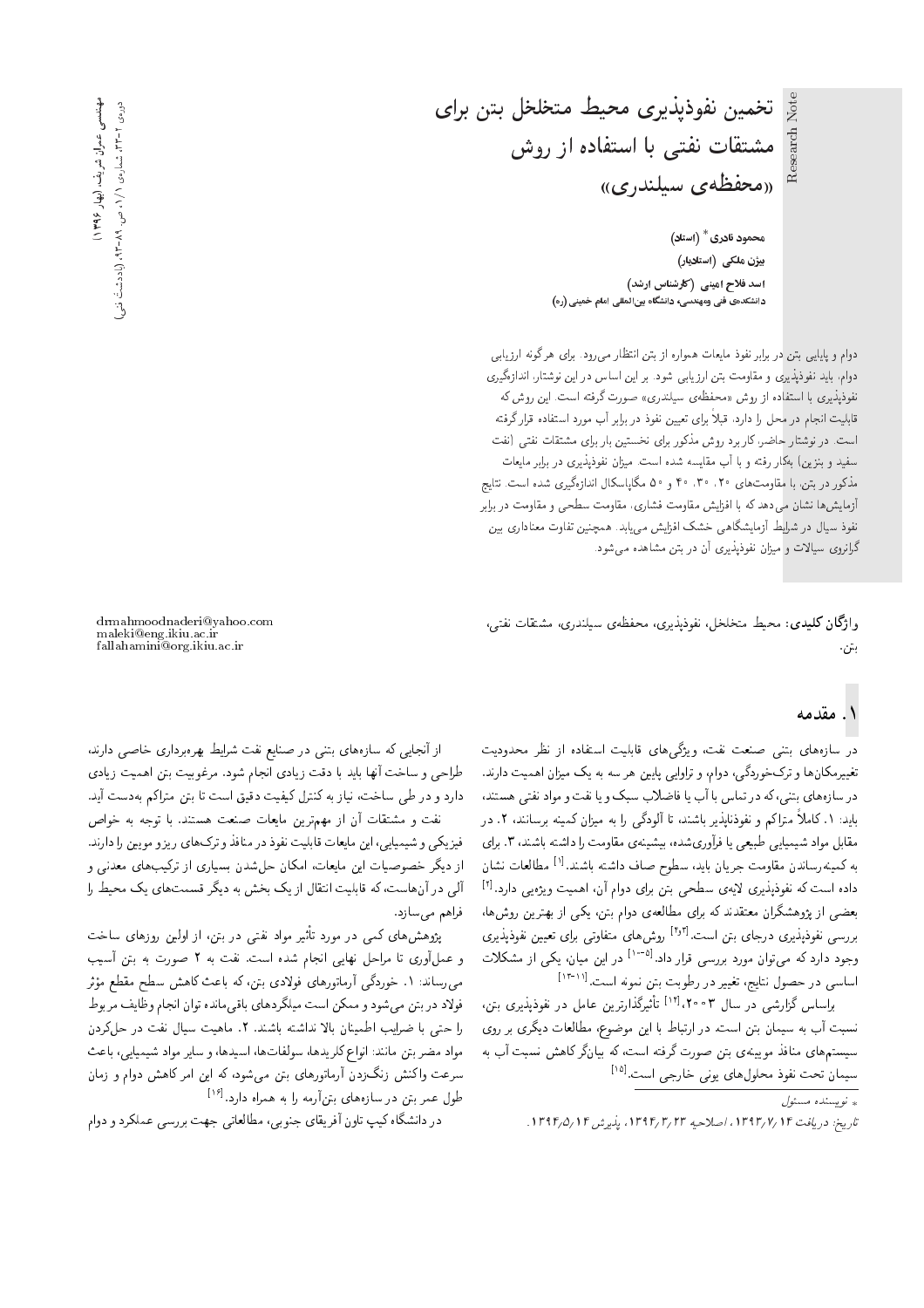بتنی که در معرض نفت خام قرار دارد، صورت گرفته،<sup>[۱۷]</sup> و نشان داده شده است که با توجه به تمامی مکانیزمهای ممکن برای نفوذ نفت خام به داخل بتن و همچنین با توجه به دمای محیط از ۲۰ تا ۸۰ درجهی سانتیگراد، نفت خام هیچ اثر مخربی نخواهد داشت، مگر آنکه استری داشته باشد که گزارش نشده باشد.

براساس پژوهش های دیگری مشخص شده است که فراوردههای نفتی وقتی که بدون افزودنی های چرب نفت یا سایر مواد اسیدی بالقوه هستند، معمولاً برای بتنی که تقریباً به مقاومت نهایی خود رسیده است، زیانآور نیستند، ولی با وجود این برخی از آنها تغییر رنگ نامطلوبی در بتن بهوجود می آورند.<sup>[۱۸]</sup>

براساس یک پژوهش مشابه، بتنبی که مستقیماً در معرض نفت خام قرار گیرد، باید دستکم از رده ی<sup>ه C۵</sup> باشد.<sup>[۱۹]</sup> در ایران نیز مطالعاتی در این زمینه صورت گ فته است. <sup>[۲۰]</sup>

# ۲. روش محفظهی سیلندری

ارزیابی نفوذپذیری را می توان با روشی به نام «محفظهی سیلندری» انجام داد. این روش را دکتر نادری در سال ۱۳۸۹ ابداع کرده است. روش «محفظه ی سیلندری» مي تواند كار برد وسيعي در تعيين نفوذ پذيري بتن و ساير مصالح ساختماني در أزمايشگاه و همچنین در محل اجرای پروژهها داشته باشد. با استفاده از این دستگاه می توان میزان نفوذپذیری انواع قطعات بتنی را قبل و بعد از نصب آنها اندازهگیری کرد. از مزایای این روش، هزینهی اندک انجام آزمایش، دقت بالا، خرابی ناچیز سطح بتن، و سرعت عمل بالا در حدود چند ساعت است، که این روش را نسبت به سایرآزمایش ها ممتاز میهسازد. تعیین نفوذپذیری بتن تحت روش محفظه سیلندری، که برای اولین بار مورد استفاده قرار میگیرد، جزء آزمایش های با خرابی جزئی طبقهبندی میشود.

دراین نوشتار نفوذیذیری بتن نسبت به مشتقات نفتی شامل نفت سفید و بنزین با طرح های اختلاط متفاوت بتن بررسی شده است. در این راستا، طرح های اختلاط بتن مخازن نفتی با مقاومتهای مشخصهی مختلف بدون پوزولان بررسی و مقاومت فشاری و ضرایب نفوذیذیری أنها ثبت شده است. تأثیرات فیزیکی و شیمیایی سیال در نتایج آزمایش ها تأثیر مهمی دارد، بهخصوص گرانروی که ارتباط مستقیمی با میزان نفوذ سیالات مختلف در بتن دارد. در این پژوهش از تأثیرات دمایی صرفنظر شده است. همچنین عملآوری بتن در میزان مقاومت و تلوایی آن تأثیر مستقیمی دارد، لذا عملآوری تاحد امکان بهصورت مناسب و یکسان بر روی نمونهها انجام شده

## ۰۱.۲ مراحل اجرا

مایعات مورداستفاده در اندازهگیری تراوایی شامل: آب، نفت سفید، و بنزین هستند. مراحل انجام اندازهگیری تراوایی مطلق با استفاده از دستگاه محفظهی سیلندری به اين صورت است (شكل ١):

- ١. ابعاد (طول، عرض و ارتفاع) نمونهى مكعبى ثبت مى شود.
- ۲. با استفاده از برس و سنباده، یک لایهی سیمانی کممقاومت، که بر روی سطح نمونه وجود دارد، از سطح بتن جدا میشود.
- ۳. یک صفحهی زیرسری به کمک چسب اپوکسی بر روی سطح بتن چسبانده مي شود (شكل ٢).
- ۴. قسمت فوقانی دستگاه که شامل محفظهی فشاری به همراه گیج اندازهگیری فشار و میکرومتر است، بر روی صفحهی زیرسری با پیچ محکم میشود (شکل ۳).



شکل ۱. دستگاه اندازهگیری نفوذپذیری با روش محفظهی سیلندری. [۲۱]



شکل ۲. نمونهی بتن متصل شده به صفحه و آماده برای آزمایش. [۲۱]



شکل ۳. نصب دستگاه اندازهگیری بر روی نمونهی آزمایش.الاتا

- ۵. یک پیچ جابهجایی و یک سیلندر برای تزریق مایعات با نرخ ثابت یا اختلاف فشار ثابت مورد استفاده قرار مىگیرد. معمولاً این سیلاب;نی در نرخ جریان ثابت انجام میهشود، بهطوری که فشار ورودی ثبتشده و فشار خروجی معمولاً فشار جو است.
	- ۶. افت فشار درون نمونه با استفاده از یک گیج فشار کنترل میشود.
- ٧. میزان فشار وارده و مدت زمان انجام أزمایش باید با توجه به سن بتن، مقاومت مشخصه، و پارامترهای دیگر تعیین شود.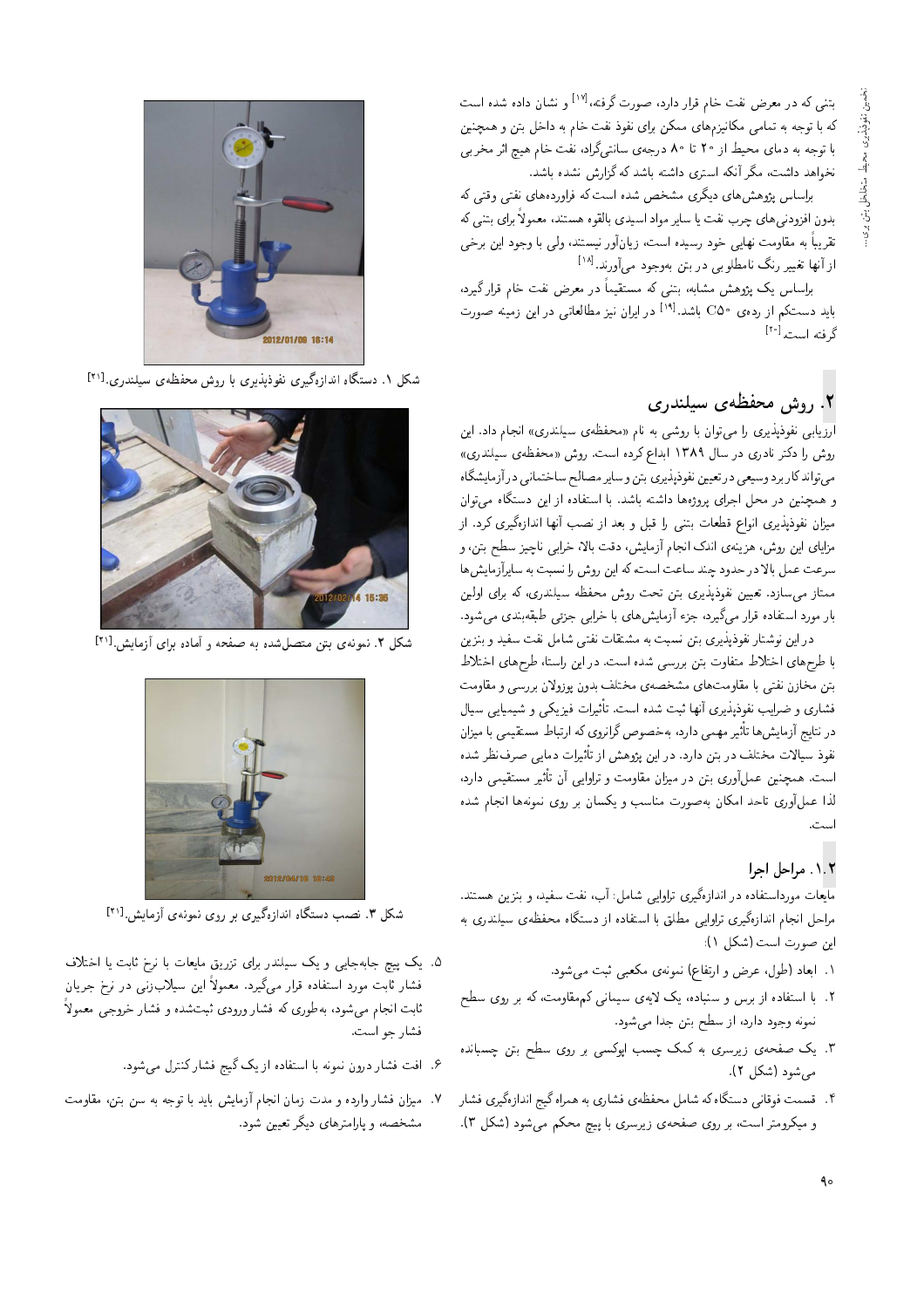جدول ۱. نفوذپذیری نمونههای ۲۸ روزهی بتن با مقاومت °۳ مگاپاسکال در برابر بنزین.<sup>[۲۱]</sup><br>-

| نفوذيذيري (mm/min)                          |                          | حجم تفاضلي نفوذ بنزين |                          | حجم کل نفوذ                                     | شاخص انديكاتور                              | زمان               |
|---------------------------------------------|--------------------------|-----------------------|--------------------------|-------------------------------------------------|---------------------------------------------|--------------------|
| تفاضلي                                      | کل                       | (ml/min)              | (m <sub>l</sub> )        | بنزين (ml)                                      | (mm)                                        | (دقىقە)            |
| Y, Y                                        | ۲٫۳۶                     | ۴٫۶۳                  | $\mathbf{r}, \mathbf{r}$ | $\mathbf{y}, \mathbf{r}$                        | ハハ                                          | $\cdot$ , $\Delta$ |
| $\cdot$ , $\Delta \cdot$                    | ۶۳، ه                    | ۸ ۹٫۰                 | ۸ ۹ ۰                    | 17,71                                           | 9,71                                        | ۱۰                 |
| ۴۲ ک                                        | ۵۵، ۰                    | ۸۲ ه.                 | ۱٬۶۵                     | ۲۱,۵۵                                           | ۱۰٬۹۸                                       | ۲۰                 |
| ۰٬۱۵                                        | ۴۳، ۱۰                   | $\cdot$ , ۲۹          | ۱٬۴۷                     | ۲۵٬۰۶                                           | 12,77                                       | ۳۰                 |
| $\circ$ , $\circ$ $\circ$                   | $\cdot$ , $\mathsf{r}$ . | ۲۵،                   | ۱٬۲۴                     | 29, AV                                          | ۱۵٬۲۲                                       | ۵۰                 |
| $\circ$ , $\circ$ 9                         | ۰٫۱۹                     | $\cdot$ , \ Y         | ۱٬۷۳                     | $TV, \Delta$                                    | ۱۸٬۹۳                                       | ه ه ۱              |
| $\circ$ , $\circ$ 9                         | $\cdot$ , \ $\circ$      | $\cdot$ , \ Y         | ۱٬۶۹                     | 40,88                                           | $\mathsf{Y}\mathsf{Y},\mathsf{Y}\mathsf{A}$ | ١۵۰                |
| $\mathcal{S}_{\mathcal{A}}\circ\mathcal{S}$ | $\cdot$ , \ ۴            | ・ハー                   | いい                       | $\delta \mathfrak{r}_{\ell} \cdot \mathfrak{r}$ | 77,00                                       | ه ۲۰               |
| $\circ$ , $\circ$ $\Delta$                  | $\cdot$ $\wedge$ $\vee$  | $\cdot$ / $\cdot$     | ۲ ۰ ۱                    | 81,01                                           | $r_1$ , $r_0$                               | ۲۵۰                |
| $\circ$ , $\circ$ $\Delta$                  |                          | $\cdot$ , $\cdot$ 9   | ٬٫۹۴                     | 88,87                                           | rrA0                                        | ۰ ه ۳              |

۸. در نهایت، ت<sub>ل</sub>وایی مطلق نمونهی قالب مکعبی با استفاده از معادلهی دارسی تعيين مي شود.

# ۳. اثر مقاومت در نفوذیذیری بتن

بیر به سرایی در عمی بقود و میزان بقودپدیری دارد،<br>مساحات اطراح تغییرات نسبت آب به سیمان تأثیر بهسزایی در عمق نفوذ و میزان نفوذیذیری دارد، ندا در بهیهی نمونههای این پژوهس از محتوط های بین حاوی سبب اب به سیمان<br>حمایت الله کمتر از ۰٫۴ که به نفوذپذیری کمی در بتن منجر میشوند، استفاده شده است. برای تعیین نفوذپذیری بر حسب مقاومت، جدولی برای هر یک از طرح های اختلاط، تحت تأتير سيالات مختلف تنظيم و سپس نمودار دلى نتايج ترسيم شده است.<br>منا به منظور بررسی و مقایسهی نمونهها با مقاومتها و زمان متفاوت، نیاز به معرفی رابطه یی در بازهی زمانی معین بوده است. از آنجا که زمان انجام آزمایش تزریق در نمونهها متفاوت بوده است، لذا يک زمان مرجع انتخاب شده است تا ميزان نفوذ بهازاء زمان تزریق، در سنین مختلف بتن بهدست آید. نمودار تغییرات این مقادیر بر حسب مقاومت فشارى ترسيم شده است. براى اين كار، ابتدا با جمع مقادير مختلف نفوذ در زمان °۲۰ دقیقه و تعیین مقاومت فشاری هر نمونه، جدول<sub>ی</sub> مانند جدول ۱ و مشابه آن برای کلیهی نمونهها و تحت نفوذ سیالات مختلف تهیه شده است.

<mark>در</mark> جدول ۲، مقادیر نفوذپذیری بر حسب مقاومت نهایی ۳۰ مگایاسکال در نمونههای بتنی برای بنزین آمده است. به همین ترتیب مقدار نفوذپذیری برای نمونهها<br>با مقاومتههای فشاری مختلف در برابر بنزین تعیین شده است، که به طورخلاصه با مقاومتهای فساری محتلف در برابر بیزین تعیین سده است، که به طورخلاصه<br>این این این است از سال این مورد است. در جدول ۱ آرائه سده است، ده بر حسب آن، سودار تقودپدیری بین با طرح های<br>اینکها اختلاط متفاوت در برابر بنزين ترسيم شده است (شكل ۴).

جدول ۲. نفوذپذیری طرح اختلاط بتن با مقاومت °۳ مگاپاسکال در برابر بنزین.<sup>[۲۱</sup>]<br>-

| نفوذ در ۲۰۰ دقیقه | مقاومت فشارى | سن بتن |
|-------------------|--------------|--------|
| (ml)              | (MPa)        | (روز)  |
| $\Delta r$ 9,78   | ۱۶٬۵۰        | ۷      |
| ۱۰ ۸, ۹ ۸         | 28,20        | ۱۴     |
| $VT, \tau f$      | 28, Y 2      | ۲ ۸    |
|                   |              |        |

جدول ٣. مقادير نفوذيذيري بنزين تحت مقاومتهاي مختلف.

| مقدار نفوذ بنزين (ml)                | مقاومت فشاری (MPa) |
|--------------------------------------|--------------------|
| $4V\Lambda, 7\cdot$                  | 9,07               |
| $\Delta r$ 9, $\gamma \wedge \Delta$ | ۱۶٬۵۰              |
| ۳۶۳٫۹۶                               | ۱۷٬۳۲              |
| ۲۴۴٫۲۰                               | ۲۱٬۴۳              |
| ۱۰ ۸٬۹۸                              | 28,20              |
| ۲۳٫۳۴                                | 78, VQ             |
| 23, YT                               | $r \cdot \rho$ .   |
| ۱۶٬۷۸                                | ۲۷٬۱۰              |
| ۱۴٫۹۸                                | ۴۱٬۴۰              |
| ۲٫۱۹                                 | 42,00              |
| $\mathbf{r}_{1}$ .                   | ۴۸٬۷۰              |



شکل ۴. تغییرات نفوذپذیری بتن در برابر بنزین بر حسب مقاومت فشاری بتن.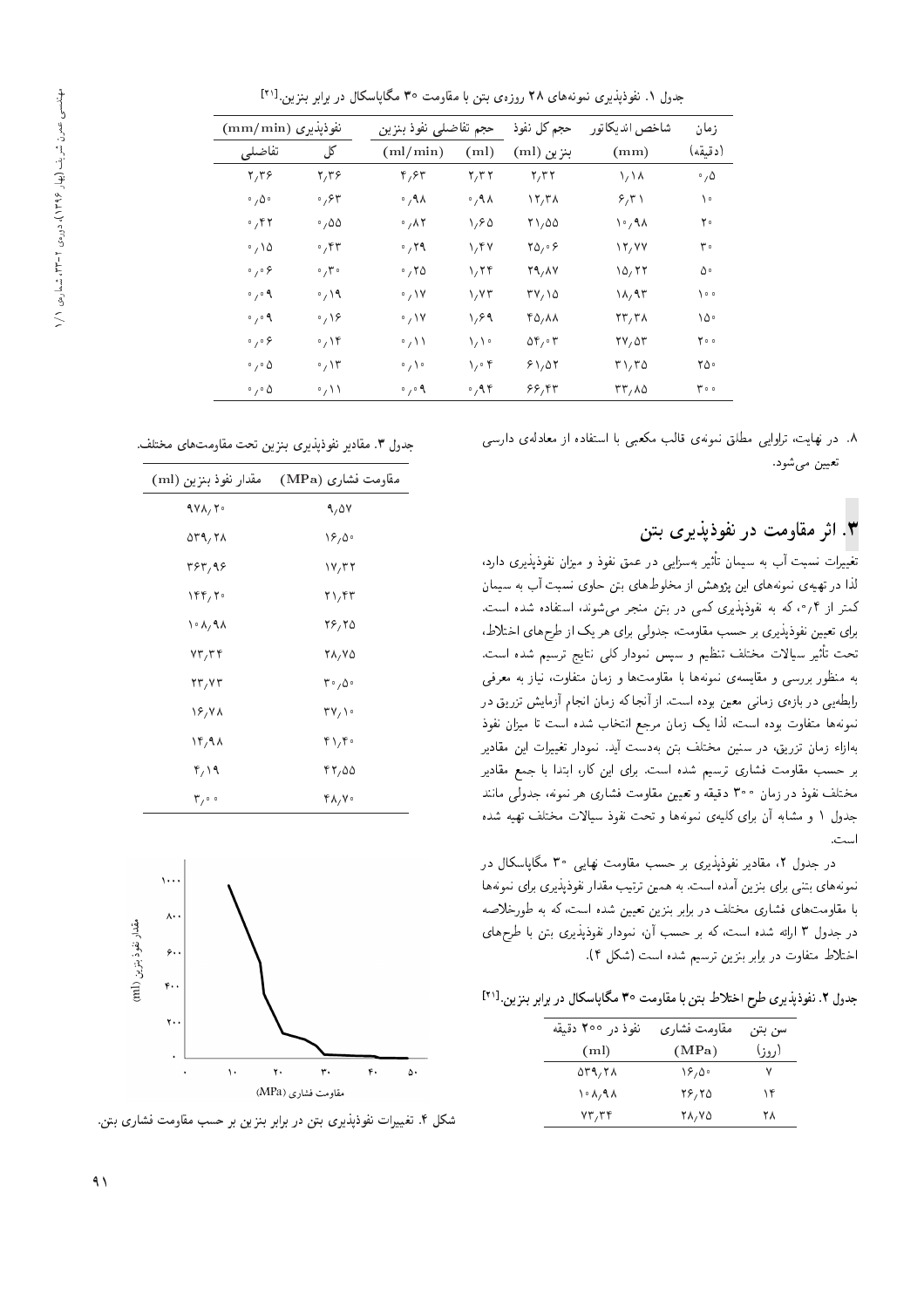### جدول ۴. روابط نفوذيذيرى بتن با مقاومتهاى فشارى مختلف تحت نفوذ بنزين.

| ضريب                          | رابطه                                                                                                                                                                                   | نوع      |  |
|-------------------------------|-----------------------------------------------------------------------------------------------------------------------------------------------------------------------------------------|----------|--|
| همبستگي                       |                                                                                                                                                                                         |          |  |
| $\cdot$ , 9 $\tau\tau$        | $Y = \text{HIPV}_1 \text{He}^{(-1) \cdot \text{V} X}$                                                                                                                                   | نمایے,   |  |
| $\cdot$ , $\gamma$ y $\gamma$ | $Y = -\mathsf{Y}^\circ / \mathsf{P} \Lambda X + \mathsf{A}^\circ \cdot / \mathsf{Y}$                                                                                                    | خطے ،    |  |
| ۸۵۷، ۰                        | $Y = -\mathsf{QAT}_{\mathsf{A}} \cdot \ln(X) + \mathsf{TINT}_{\mathsf{A}} \cdot$                                                                                                        | لگاريتمي |  |
| $\cdot$ , 9.0 $\cdot$         | $Y = \lambda_1 V X^{\dagger} - \lambda_1 \cdot \lambda_2 + \lambda_3 \cdot \lambda_3 + \lambda_4$                                                                                       | سهمى     |  |
| $\cdot$ , 9 $\wedge$ $\cdot$  | $Y = -\cdot$ , $Y = \uparrow X^{\dagger} + \uparrow$ , $\uparrow \uparrow X^{\dagger} - \uparrow \uparrow \uparrow$ , $\uparrow \circ X + \uparrow \uparrow \uparrow \uparrow \uparrow$ | د رحه سه |  |
| $\cdot$ , $\wedge\wedge\vee$  | $Y = Y$ $Y'Y'Y''YX^{-1}$                                                                                                                                                                | توانى    |  |

جدول ۵. مقادیر نفوذ أب و نفت سفید تحت مقاومتهای مختلف بتن.[<sup>۲۱</sup>]<br>.

| مقدار نفوذ (ml) |          | مقاومت فشارى |
|-----------------|----------|--------------|
| نفت سفيد        | آب       | (MPa)        |
| ۵۹ ,۶۶ ک        | ۰۱ ۱۵۸/۰ | 9, 57        |
| ۳۷۵٬۹۸          | 464,74   | ۱۶٫۵۰        |
| ۲۵۹٬۵۰          | ۳۰۵٬۷۴   | ۲۲ ۱۷٫       |
| ۰۶٫۰۶           | ۱۲۲٫۴۷   | ۲۱٬۴۳        |
| $\delta r, r$   | ۶۵٬۳۹    | 28,20        |
| ۰٫۳۲ ه          | ۶۱٬۹۹    | 28, Y 2      |
| 18,01           | ۲۰٬۷۲    | ۵۰ ۲۰ م      |
| ۱۲٫۲۶           | ۱۴,۵۳    | ۲۷٫۱۰        |
| ۱۰٬۴۱           | ۲۳٫۰۳    | ۴۱٬۴۰        |
| ۰۸ ۲٫۰          | ۳٫۵۸     | 42,00        |
| ۲٫۲۱            | ۲٬۷۳     | ۴۸٬۷۰        |
|                 |          |              |



هستند. همان $d$ ورکه در شکل ۴ ملاحظه می شود، بتن با مقاومت کمتر، نفوذیذیری بالاترى دارد. براى تعيين رابطهى مناسبى بين نفوذيذيرى و مقاومت نمونههاى بتنبي، مدل های آماری مختلف برای دادههای جدول ۳ برازش داده شده است. در جدول ۴، مدل های آماری محتلف برای دادههای جدول ۱ برازس داده سده است. در جدول ۱،<br>مدل سامنیک مدل های مدتور و صریب همبسدنی هر یک از آن ها آرانه سده است. همچنین در<br>مدل است که بیست که حتا مدل $\mathfrak{sl}_2$ های ذکرشده،  $X$  مقاومت نمونه بر حسب مگاپاسکال و  $Y$  میزان نفوذیذیری بر حسب میلی لیتر است. ضریب همبستگی میزان تغییرات متغیر وابسته توسط



شکل ۵. اثر نوع سیال در نفوذپذیری بتن تحت مقاومتهای مختلف.

متغیرهای مستقل را نشان میدهد و بین صفر و ۱ نوسان دارد، بهطوری که هر چه به ۱ نزدیکتر باشد، نشاندهندهی مناسبتربودن مدل رگرسیونی برای برازش دادههاست.

همان طورکه در جدول ۴ ملاحظه می شود، معادلهی درجه ۳ بالاترین ضریب همبستگی را دارد و لذا به عنوان رابطهی بین نفوذیذیری بتن در برابر بنزین و مقاومت بتن معرفی میشود. این أزمایش برای سیال أب و نفت سفید نیز تکرار شده است. که نتایج آن در جدول ۵ ارائه شده است.<br>برای سیالءای آب و نفت سفید نیز مناسبترین مدل،های آماری، معادلات

درجه ۳ تعیین شدهاند. رابطهی ۱ برای سیال آب با ضریب همیستگی ۹۸۳ *(*۰ و درجه ۱ نعیین سده اند. رابطهی ۱ برای سیال آب با صریب همبستگی ۱۸۱ /° و<br>اساسی استان مناسب میسانید رابطهی ۱ برای تقت سفید با صریب همبستگی ۷۸۱ /° تعیین سدهاند.<br>.

- $Y = -\frac{1}{2} \int_{0}^{2\pi} \mathbf{Y} \mathbf{Y} \mathbf{X}^{\mathsf{T}} + \mathbf{Y}_{I} \mathbf{Y} \mathbf{0} \mathbf{X}^{\mathsf{T}} \mathbf{1} \mathbf{0} \mathbf{0}_{I} \mathbf{0} \mathbf{Y} \mathbf{0} \mathbf{X} + \mathbf{Y} \mathbf{0} \mathbf{Y}_{I} \mathbf{A} \mathbf{Y} \mathbf{0} \tag{1}$
- $Y = -\frac{1}{2} \int f^{\dagger} X^{\dagger} + \frac{1}{2} \Lambda \Lambda^{\dagger} X^{\dagger} \frac{1}{2} \Lambda \Lambda^{\dagger} X + \frac{1}{2} \Lambda^{\dagger} \Lambda^{\dagger} Y^{\dagger} \tag{7}$

به منظور نمایش اثر نوع سیال در نفوذیذیری، ۳ نمودار سیال های بنزین، آب، و نفت سفید در شکل ۵ (براساس جدولهای ۳ المی ۵) ترسیم شدهاند.

همان طورکه ملاحظه می شود، روند کلمی تغییر نفوذپذیری هر ۳ سیال مشابه هم است. به طوری که به ازاء مقاومت یکسان، بنزین بیشترین و نفت سفید کمترین نفوذيذيرى را دارند. همچنين بهازاء مقاومت كمتر از حدود MPa، ميزان نفوذ زياد است و بهازاء مقاومت بيشتر از حدود MPa، ميزان نفوذ بسياركم مے ,شود.

**۵. نـتـیجهگیری**<br>با توجه به نتایج به دستآمده مشاهده شده است که با افزایش گرانروی، نفوذیذیری با نوجه به تنايج به دست آمده متناهده سده است له با افزايس درآبروی، نفوذپذيری<br>من مسئل جنس بن است كه با است كه با است كه با است كه با است بن من است كه با است كه با است كه با است كه با است ك داهس می بابد، که سان(دهندهی رابطهی معکوس بین درآزروی و تقود پذیری است.<br>ایل ایران آی این سایه بایی سایت که ایل این ستا با انجام أزمايش ها ملاحظه شده است كه با افزايش مقاومت فشارى و همچنين طول دورهى عمل أورى، نفوذپذيرى نيز كاهش يافته است. با توجه به دادههاى استخراج شده از ميزان نفوذ سيال در بتن، رابطهى درجه ٣ به عنوان مناسب ترين و رابطهى خطى نامناسب ترين مدل أمارى براى نشاندادن اين ارتباط معرفى شده است. در نتایج پژوهش توصیه میشود که در سازههایی که در معرض نفوذ نفت و مشتقات آن هستند، از بتن با مقاومت کمتر از حدود MPa ۲۵، استفاده نشود و ترجیحا با مقاومت بیشتر از حدود MPa استفاده<br>م شود.